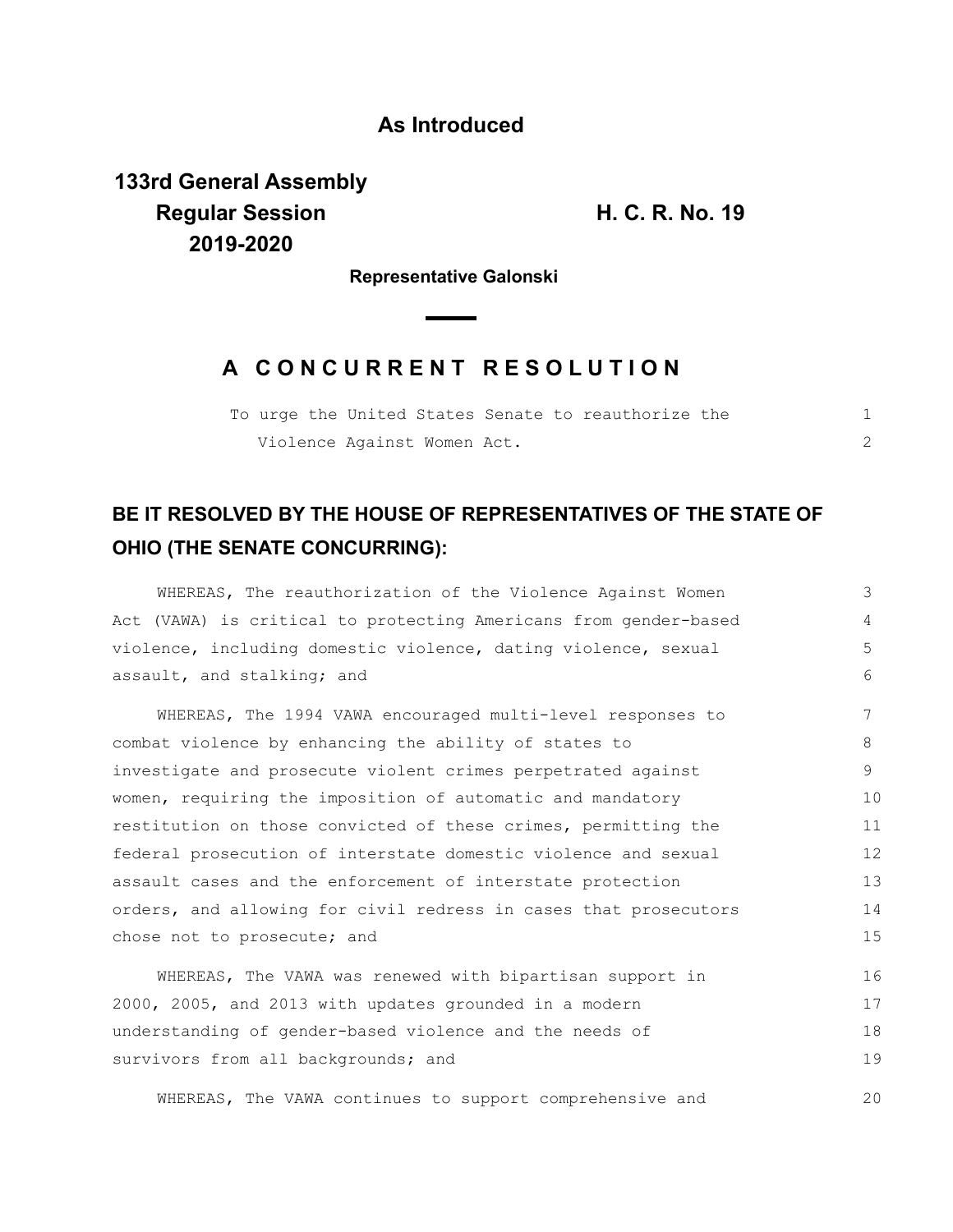### **H. C. R. No. 19 Page 2 As Introduced**

cost-effective responses to the crimes of domestic violence, sexual assault, dating violence, and stalking on the federal, state, and local levels; and

WHEREAS, Gender-based violence has a devastating impact on survivors, their families, and their communities; such assaults can have serious health consequences for survivors and can disrupt their education, undermine their ability to work, and jeopardize their ability to maintain stable housing for themselves and their children; and 24 25 26 27 28 29

WHEREAS, The Centers for Disease Control and Prevention reports that more than 1 in 3 women in the United States experience sexual violence, physical violence, or stalking by an intimate partner in their lifetime; and

WHEREAS, In 2018, according to the Ohio Attorney General's Office, there were 65,845 reported cases of domestic violence in Ohio with an overwhelming number of the victims being female; and

WHEREAS, From July 2018 through June 2019, the Ohio Domestic Violence Network reported 81 domestic violence fatalities in Ohio; and

WHEREAS, The most recent reauthorization of the VAWA expired on February 19, 2019; and

WHEREAS, The reauthorization bill, H.R. 1585, includes reforms that would expand Services, Training, Officers, and Prosecutors (STOP) grants to include additional community resources for responding to incidences of domestic violence; increase funding to support youth violence prevention education programs; expand firearm restrictions to include individuals with misdemeanor convictions for domestic violence or stalking and to include dating partners; expand programs focused on children impacted by domestic violence; increase grants for 43 44 45 46 47 48 49 50 51

21 22 23

38 39 40

41 42